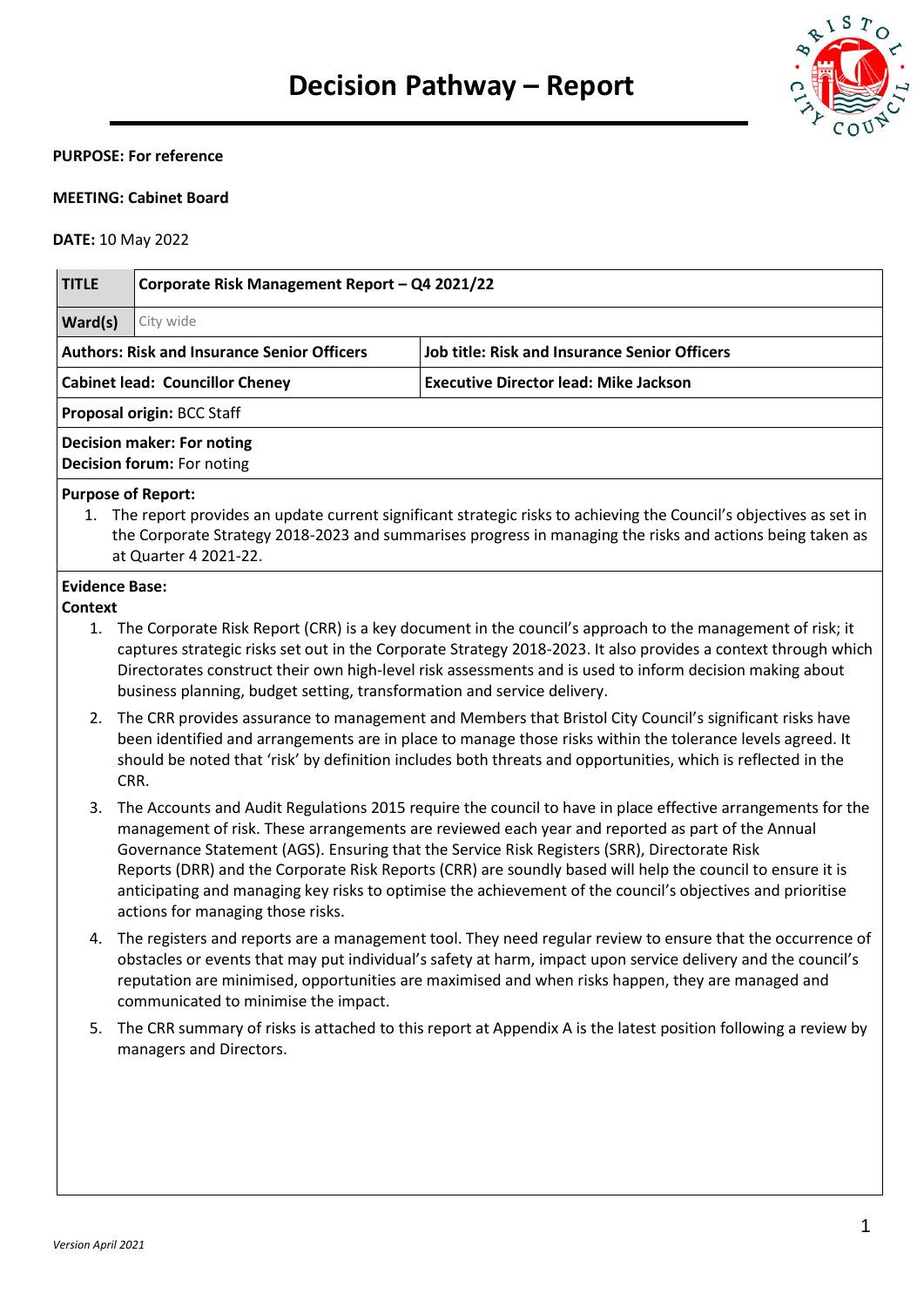#### **Corporate Risk Report - Summary of Corporate Risks:**

- 6. Cabinet are asked to note the CRR as a working summary report of the critical and significant risks from the Service Risk Registers as at March 2022.
- 7. The CRR sets out the critical, significant and high rated risks both threats and opportunities. All other business risks reside on the Service Risk Registers and reported through the DRRs.
- 8. Members of the EDM's reviewed the DRRs in March 2022 to form the CRR. Cabinet are asked to accept the attached CRR as a working summary report of the critical and significant risks from the Service Risk Registers.

| 9. | The Q4 21-22 Corporate Risk Report (CRR) as at 11 <sup>th</sup> March 2022 contained: |                          |                 |                              |                 |  |
|----|---------------------------------------------------------------------------------------|--------------------------|-----------------|------------------------------|-----------------|--|
|    | <b>Threat Risks</b>                                                                   | <b>Opportunity Risks</b> |                 | External / Contingency Risks |                 |  |
|    | 2 critical                                                                            |                          | 0 significant   |                              | 0 critical      |  |
|    | 20 high                                                                               |                          | 2 high          |                              | 2 high          |  |
|    | 2 medium                                                                              |                          | 0 medium        |                              | 0 medium        |  |
|    | 1 new                                                                                 |                          | 0 new           |                              | 0 new           |  |
|    | 1 improving                                                                           |                          | 1 improving     |                              | 0 improving     |  |
|    | 2 deteriorating                                                                       |                          | 0 deteriorating |                              | 0 deteriorating |  |
|    | 1 de-escalating                                                                       |                          | 0 de-escalating |                              | 0 de-escalating |  |
|    | 0 closed                                                                              |                          | 0 closed        |                              | 0 closed        |  |

10. A summary of risks (Threat and Opportunities) for this reporting period are set out below.

# Threat Risks:

11. There are two critical threat risks:

- CRR32 Failure to deliver enough affordable Homes to meet the City's needs. The risk rating being 4x7 (28) critical threat risk. This risk is managed on the Growth and Regeneration Service Risk Register.
- CRR46 Increased costs and lack of availability of insurance cover for higher risk properties. The risk rating being 4&7 (28) critical threat risk. This risk is managed on the Resources Service Risk Register.

## 12. There is one new threat risks:

- There is one new risk identified for Q4: CRR46 Increased costs and lack of availability of insurance cover for higher risk properties which has a risk rating of 4&7 (28) critical threat risk. This is managed on the Resources Service Risk Register.
- 13. There is one improving threat risks:
	- CRR35 Organisational Resilience. The risk rating reduced in Q4 from 4\*7 (28) critical threat risk to 4x5 (21) high threat risk. This is managed on the Resources Service Risk Register.
- 14. There are two deteriorating threat risks:
	- CRR12 Failure to deliver suitable emergency planning measures and respond to and manage emergency events when they occur. The risk rating has increased from of 3\*5 (15) high threat risk to 3\*7 (21) high threat risk. This is managed on the Growth and Regeneration Service Risk Register.
	- CRR26 ICT Resilience. The risk scoring has increased from 2\*5 (10) medium level risk to 2\*7 (14) high Level Risk. This is managed on the Resources Service Risk Register.
- 15. There is one De-escalating Threat Risk:
	- 'CRR34 Corporate Equalities' for Q4 the risk rating is  $1*5 = 5$  and the tolerance score is  $1*5 = 5$ . The risk rating is within the risk tolerance, reflecting the mitigations implemented, and as such it was agreed at CLB to de-escalate the risk from the CRR to be managed at the Resources Directorate Risk Report level.
- 16. There is one risk flagged for closing and incorporating into a separate CRR risk:
	- Consideration and agreement were given at CLB to combine the 'CRR35 Organisational resilience' and 'CRR5 Business Continuity' risks into a single corporate risk entitled 'CRR5 - Organisational Resilience and Business Continuity' and closing the organisational resilience risk. This was recommended following a recent risk management audit due to the risks being very similar in nature and therefore better managed as a single risk with a variety of related sub risks. This will be reviewed in Q1 2022-2023.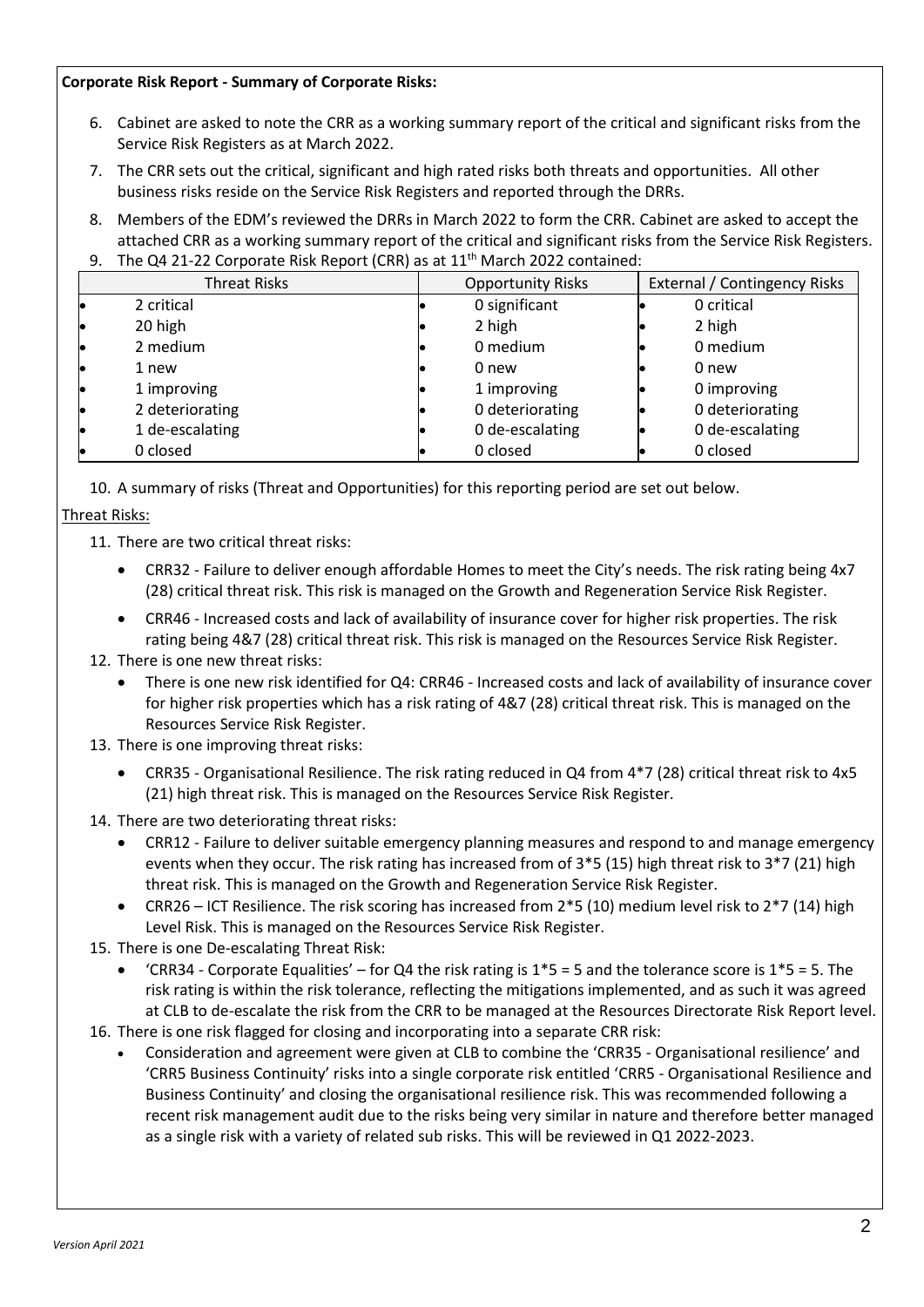## Opportunity Risks

17. Improving Opportunity Risks:

- There is one improving opportunity risk: 'OPP2 Corporate Strategy' which has increased in opportunity risk rating from 2\*7 (14) high to 3\*7 (21) high opportunity risk. This is managed on the Resources Service Risk Register.
- 18. The closed risks are now reflected within individual risks across the Council's Service Risk Registers.
- 19. All risks on the CRR have management actions in place.
- 20. It is not possible to eliminate the potential of failure entirely without significant financial and social costs. The challenge is to make every reasonable effort to mitigate and manage risks effectively, and where failure occurs, to learn and improve.

Additional Information:

- 21. The reporting template has been amended for Q4. Internal Controls and Actions have been added to the CRR Appendix template, replacing the 'What we have done' and 'What we are doing' section – there is ongoing work to accurately capture and review these controls and actions over the next quarters. Actions will include a due date and progress status. In addition, a 'summary of progress' has been included to capture the quarterly update in the management of the Corporate risks.
- 22. The forming of a Corporate Risk Management Group has been agreed at Resources EDM in February 2022. The Terms of Reference have been drafted and an initial session will be launched for Q1 2022-2023.
- 23. An assessment of the Council's Risk Maturity, Risk Culture and Risk Appetite is underway which will feed into a review of the Council's Risk Assurance Policy and Framework.

## **Cabinet Member / Officer Recommendations:**

That Cabinet

1. Notes the current strategic risks and mitigating actions being taken to reduce to within tolerance.

#### **Corporate Strategy alignment:**

Managing risks are an integral element to the achievement of the BCC Corporate Strategy deliverables.

## **City Benefits:**

Risk Management aims to maximise achievement of the council's aims and objectives by reducing the risks to those achievements and maximising possible opportunities that arise.

#### **Consultation Details:** none

#### **Background Documents:**

[https://democracy.bristol.gov.uk/documents/s28767/10 Appendix A -](https://democracy.bristol.gov.uk/documents/s28767/10%20Appendix%20A%20-%20BD11378%20-%20Risk%20Management%20Assurance%20Policy%20Jan%202019.pdf) BD11378 - Risk Management Assurance Policy [Jan 2019.pdf](https://democracy.bristol.gov.uk/documents/s28767/10%20Appendix%20A%20-%20BD11378%20-%20Risk%20Management%20Assurance%20Policy%20Jan%202019.pdf)

| <b>Revenue Cost</b>    |                     | <b>Source of Revenue Funding</b> | Insert specific service budget name   |
|------------------------|---------------------|----------------------------------|---------------------------------------|
| <b>Capital Cost</b>    |                     | <b>Source of Capital Funding</b> | e.g. grant/ prudential borrowing etc. |
| One off cost $\square$ | Ongoing cost $\Box$ | Saving Proposal $\Box$           | Income generation proposal $\Box$     |

## **Required information to be completed by Financial/Legal/ICT/ HR partners:**

**1. Finance Advice:** The CRR is a live document refreshed regularly following consultation across the organisation, and aims to provide assurance that the council's main risks have been identified and appropriate mitigations are in place to ensure they are managed within agreed tolerances. This includes, as set out in the annual budget report, measures to ensure appropriate financial provision is made through the budget planning process and reserves. The Council should ensure it has sufficient resource available to implement actions required to bring risks down to a tolerable level.

**Finance Business Partner:** Michael Pilcher, Chief Accountant 01/04/2022

**2. Legal Advice:** The Corporate Risk Register enables the Council to monitor and manage identified risks and mitigations to ensure good governance and compliance with its statutory and other duties.